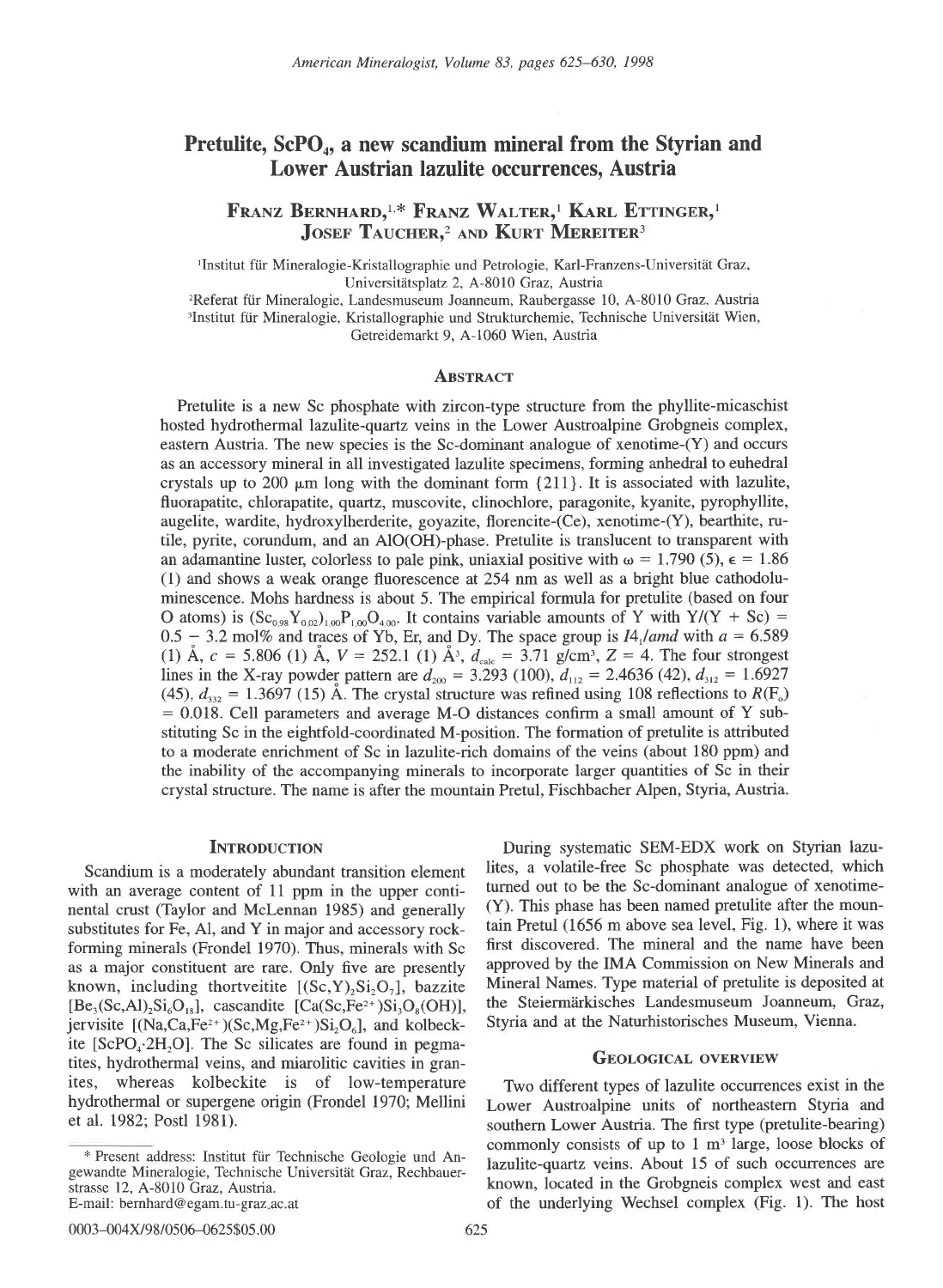

FIGURE 1. Simplified geological map of the Lower Austroalpine nappe complex in eastern Austria (Neubauer et al. 1992). Locations of lazulite occurrences are in part derived from Berl (1996): (1) Fressnitzkogel, (2) Rotriegel, (3) Fressnitzgraben (lazulite type locality), (4) Höllkogel (pretulite type locality), (5) Fürstenbauer, (6) Ganztal, (7) Amundsenhöhe, (8) Grossmarker, (9) Schäffern, (10) Kirchschlag, (11) Krumbach, (12) Thal, (13) Spratzau A, (14) Sprarzau B, (15) Stickelberg.

rocks of these hydrothermal veins are polymetamorphic phyllites and micaschists with a probable early Paleozoic protolith age (Neubauer et al. 1992). The Variscan metamorphism of the Grobgneis complex reached amphibolite facies conditions with local migmatization in the southern part and was accompanied by voluminous Carboniferous and subordinate Permian granitoid intrusions (Fig. l). Subsequent Alpine deformation and metamorphism at greenschist facies conditions in the northern part and amphibolite facies conditions in the southern part transformed the granitoids into gneisses (Grobgneis) and the metasedimentary rocks into phyllites and micaschists, leaving only local remnants of Variscan mineral assemblages (Neubauer et al. 1992). The second type of lazulite occurrences (pretulite-free) is associated with the Lower Triassic, monometamorphic Semmering quartzite of the Fischbach window and the Rettenegg area (Fig. 1).

Meixner (1937) gave the most recent survey of all known Austrian lazulite occurrences. He suggested that all lazulite-bearing veins in northeastern Styria and southern Lower Austria are genetically related to the widespread, in his view post-Jurassic granitoids of the Grobgneis complex.

# OCCURRENCE AND PARAGENESIS

Pretulite was first discovered at Fürstenbauer, Pretulalpe (Fig. 1). Investigation of samples from other localities in Styria and southern Lower Austria showed that pretulite is an ubiquitous mineral in phyllite-micaschist hosted lazulite-quartz veins. Höllkogel is considered to be the type locality because it is the only known bedrock occurrence and it provided the material most suitable for a complete description of the new mineral species.

The type locality of pretulite is a natural outcrop, situated 100 m southwest of the Höllkogel, 12 km southsouthwest of Miirzzuschlag, Fischbacher Alpen, Styria, Austria (15°37'25"E, 47°30'56"N, 1020 m above sea level). Here, the quartz-rich phyllite (quartz, muscovite, chlorite, albite, apatite, zircon, rutile, indicating greenschist facies metamorphic overprint) contains a subconcordant to concordant, 10-40 cm wide lazulite-quartz vein. The vein dips 30" north, is boudinaged, and shows sharp contacts to the host rock. It can be traced over the whole outcrop length of 4 m, and there is no macroscopically visible alteration zone adjacent to the vein. Two different, irregularly distributed domains can be distinguished within this and all other lazulite-quartz veins: (1) Subangular to rounded, lazulite-rich domains that are 0.5-20 cm in size and consist of coarse-grained, pale blue, commonly anhedral lazulite  $(>80 \text{ vol}\%)$ , fluorapatite, chlorapatite, muscovite, as well as locally clinochlore and paragonite as major constituents. Accessory phases include augelite, wardite, hydroxylherderite, goyazite, florencite-(Ce), xenotime-(Y) (with  $1-2$  wt%  $Sc_2O_3$ ), rutile, pyrite, corundum, an AIO(OH)-phase, and pretulite. Quartz appears here as a late-stage fracture-filling phase only. (2) Quartz-rich domains are composed of recrystallized quartz  $(>95 \text{ vol}\%)$ , fluorapatite, muscovite, and xenotime-(Y) (with uraninite inclusions) and rutile as accessories. They may be as large as 30 cm, enclose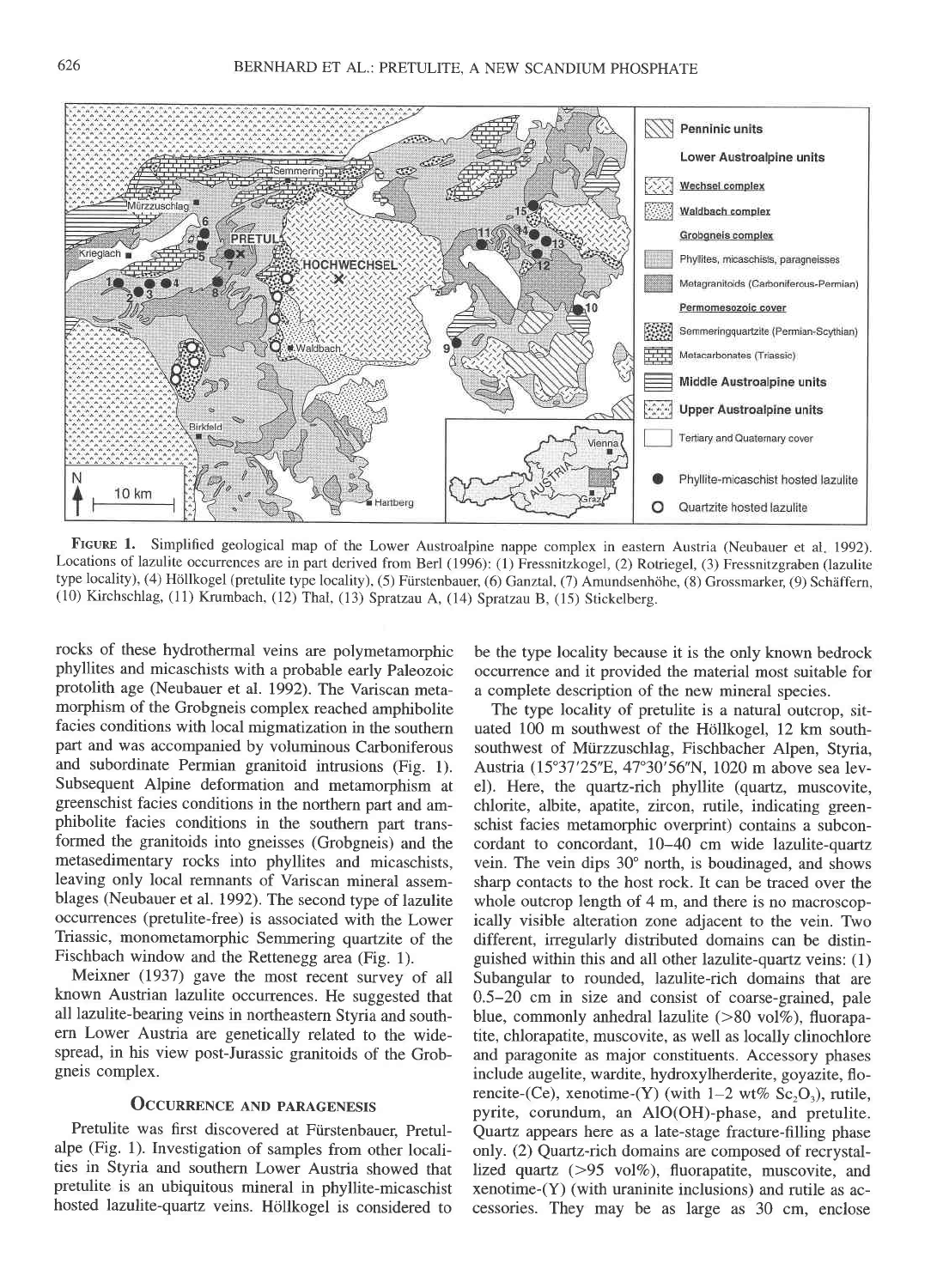lazulite-rich domains or fill gaps between them, suggesting a late-stage origin. Quartz-rich domains are devoid of corundum and pretulite.

This clear distinction between lazulite- and quartz-rich domains is locally disturbed by subsequent deformation, recrystallization, and alteration, most probably during Alpine greenschist facies metamorphism. A second generation of muscovite, apatite, and clinochlore as well as kyanite and pyrophyllite developed along narrow shear planes and at the rims of lazulite-rich domains. Fractures in lazulite are filled with quartz, apatite, bearthite, sometimes pretulite, and a second generation of subhedral to euhedral lazulite. In a few cases, several 1000 cm<sup>3</sup> large volumes of lazulite-quartz veins may have been totally remobilized, resulting in an intimate intergrowth of lazulite, apatite, and quartz. Supergene minerals in lazulitequartz veins are goyazite, crandallite, hydroxylapatite, kaolinite, goethite, and melanterite.

Pretulite comprises  $< 0.05$  vol% of lazulite-rich domains and every thin section contains some anhedral to euhedral crystals from a few to  $200 \mu m$  in size. Small grains are dominantly enclosed by primary lazulite crystals, whereas the larger grains are more often confined to lazulite grain boundaries or later fractures. In some cases, pretulite may be intergrown with muscovite, clinochlore, fluorapatite, and rutile. Inclusions in pretulite are rare, consisting of clinochlore, lazulite, and fluorapatite. The textural observations indicate that pretulite crystallized during formation of lazulite-rich domains and may also suggest a possible remobilization during metamorphic overprint.

The relation of pretulite to xenotime- $(Y)$  is not easily discernable. In polished thin sections, these minerals were not observed together, which may be because only one xenotime-(Y) grain was detected out of several thin sections examined. In the polished grain mount of a heavy mineral concentrate of the type specimen (sample HK1A), however, some pretulite crystals contain  $1-5 \mu m$ sized, rounded blebs of xenotime-(Y). These blebs may represent exsolution products of a more Y-rich precursor phase. Very rarely, up to 30  $\mu$ m large xenotime-(Y) grains are oriented intergrown with pretulite, suggesting a contemporaneous growth of two immiscible phases. Large individual xenotime-(Y) grains did not contain any pretulite exsolutions or intergrowths.

### PHYSICAL PROPERTIES

Pretulite grains were recovered with heavy liquid separation techniques from the  $\langle 120 \mu m \rangle$  sieve fraction of sample HK1A (Höllkogel) for morphological, optical, and X-ray crystallographic studies.

Euhedral crystals of pretulite are transparent, pale pink with an adamantine luster and up to  $60 \times 60 \times 120 \mu m$ in size. The habit is bipyramidal with the dominant form {2ll}, small {100}, and rounded {111}, determined with an optical two-circle reflection-goniometer (Fig. 2). Twinning was not observed. The more abundant anhedral grains appear white and translucent and may reach 200



FIGURE 2. SEM-photograph of a distorted, euhedral pretulite crystal with the dominant form {211}, small { 100} and rounded {111}. This crystal was used for structure refinement and is mounted with epoxy. Sample HKIA.

pm in length. The streak is white, Mohs hardness is about 5. The mineral is brittle with a splintery fracture and exhibits a perfect cleavage parallel {100}. Pretulite shows a weak orange fluorescence in short-wave UV light (254 nm) and a bright blue cathodoluminescence. Density could not be measured due to small grain size; the calculated density from unit-cell parameters is 3.71 g/cm'. Pretulite is nonpleochroic and uniaxial positive with  $\omega$  = 1.790 (5) and  $\epsilon = 1.86$  (1), measured with the spindle stage using the  $\lambda$  variation method. Calculations using the Gladstone-Dale relationship with the constants of Mandarino (1981) indicate superior compatibility:  $1-(K_p/K_c)$  $= -0.004$ .

#### CHEMICAL COMPOSITION

Chemical analysis was carried out with an ARL-SEMQ electron microprobe equipped with four wavelength dispersive spectrometers, applying ZAF correction procedures. Operating conditions were 15 kV accelerating voltage and 20 nA sample current on brass. Synthetic ScPO<sub>4</sub> was used as standard for Sc and P and synthetic REEglass for Y (Jarosewich and Boatner I99l; Drake and Welll 1972). Wavelength dispersive scans confirmed that most other elements with  $Z > 8$  are below the detection limit of the electron microprobe  $(<0.05-0.1$  wt%), in particular no Al or Fe could be detected. Only Dy, Er, and Yb reach  $0.2$  wt% in some Y-rich spots, but these elements are also generally below the detection limit. Analytical results are listed in Table 1.

The mean of 50 analyses on eight pretulite grains within one polished thin section from sample HK1A (Höllkogel) yields the empirical formula  $(Sc_{0.98}Y_{0.02})_{1.00}P_{1.00}O_{4.00}$ , or simplified ScPO<sub>4</sub>, based on four O atoms. Totals near 100 wt% suggest that volatile components like  $H_2O$ ,  $(OH)^{-}$ , or  $(CO<sub>3</sub>)<sup>2</sup>$  are insignificant. Fourier transform in-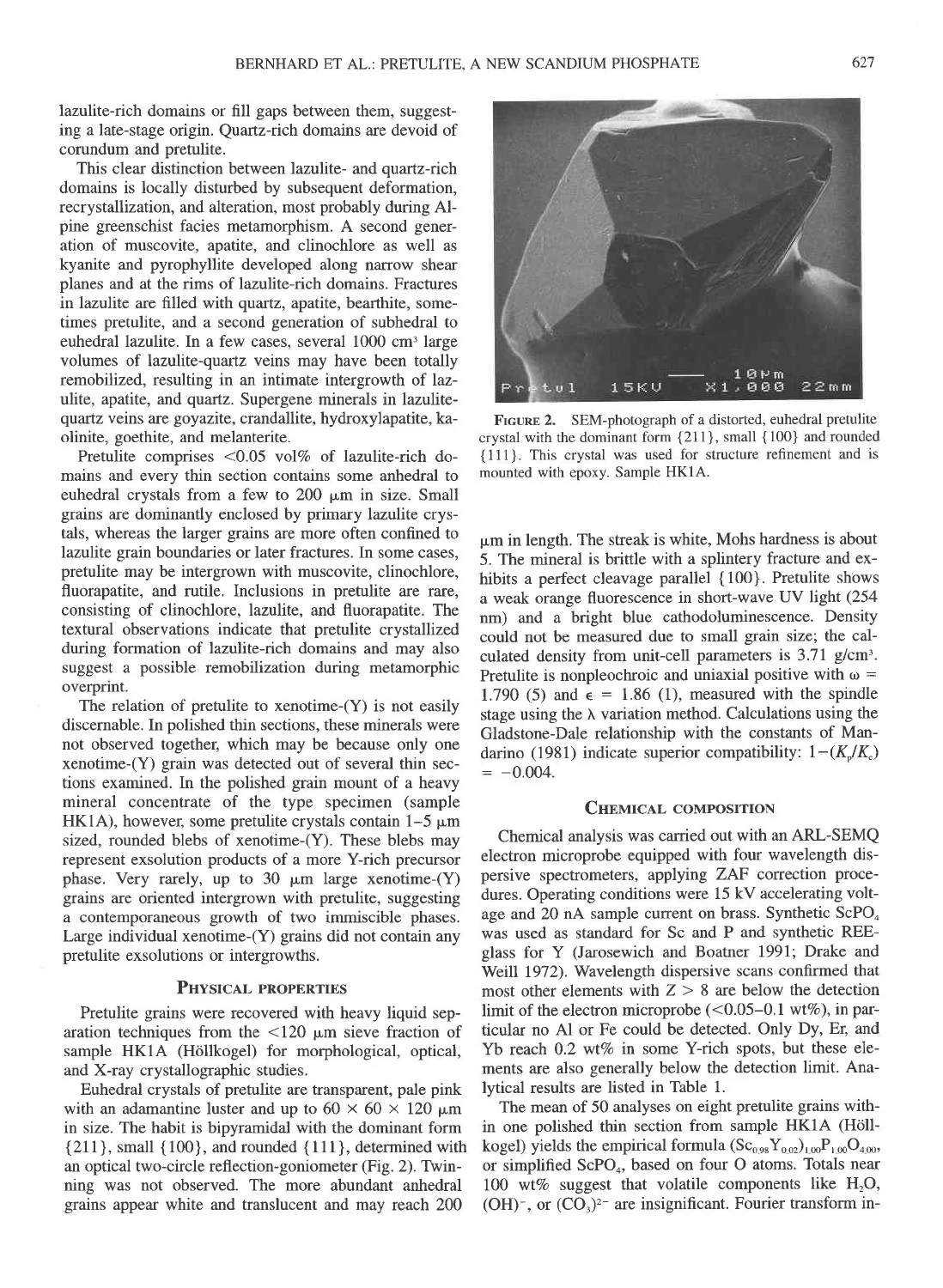|                                | Mean* | Range          | End-membert |
|--------------------------------|-------|----------------|-------------|
|                                |       | Weight percent |             |
| $P_2O_5$                       | 50.02 | 49.09-51.20    | 50.72       |
| Sc <sub>2</sub> O <sub>3</sub> | 47.38 | 46.20-48.63    | 49.28       |
| $Y_2O_3$                       | 1.45  | $0.39 - 2.49$  |             |
| Total                          | 98.85 |                | 100.00      |

TABLE 1. Microprobe data of pretulite in sample HK1A

frared microspectroscopy on a crystal fragment showed no evidence of these volatiles.

However, pretulite is inhomogeneous on a micrometer scale (Fig. 3), caused by a variable Y-content ranging from  $0.39-2.49$  wt% (Table 1), corresponding to a xenotime-(Y) component  $Y/(Y + Sc)$  of 0.5–3.2 mol%. The simple exchange vector is YSc\_,, as can be derived from Figure 4, but solid solution between pretulite and xenotime-(Y) appears to be limited. Chemical zoning is in most cases patchy and rarely concentric, with a tendency to higher Y-contents in the cores (Fig. 3).

# X-RAY POWDER DATA AND SINGLE CRYSTAL STRUCTURE REFINEMENT

The X-ray powder diffraction pattern was obtained with a Siemens D-5000 X-ray powder diffractometer using  $CuK\alpha$  radiation and quartz as internal standard. Least squares refinement of unit-cell parameters using^14 reflections (13° <  $\theta$  < 45°) gave  $a = 6.589$  (1) A, c = 5.806 (1) Å and  $V = 252.1$  (1) Å<sup>3</sup> (Z = 4). The data agree well with results for synthetic ScPO<sub>4</sub> (JCPDS 8-47), which has a zircon-type crystal structure and space group  $I4_1$ /amd (Table 2; Mooney 1956). The d-spacings of pretulite have slightly higher values than for pure synthetic ScPO<sub>4</sub>, probably due to limited substitution of larger Y ions for Sc in pretulite (Table 2). A strong preferred ori-



FIGURE 3. BSE-image of a sectioned pretulite grain (HK1A) showing chemical inhomogenity. Brighter areas are enriched in Y, white areas are fluorapatite.



FIGURE 4. Plot of Sc-atoms vs. Y-atoms pfu of pretulite in sample HK1A. Number of atoms normalized to four O atoms.

entation effect was detected for  $(h00)$  reflections caused by perfect cleavage parallel to  ${100}$ .

The pretulite crystal of Figure 2 with dimensions of 60  $\times$  70  $\times$  110  $\mu$ m was mounted on a Philips PW1100 fourcircle diffractometer (Mo $K\alpha$  radiation, graphite monochromator). Cell dimensions were refined from reflections  $\theta$  < 30°, resulting in a = 6.585 (1) Å, c = 5.802 (1) Å. which are in good agreement with results from powder data. A total of 728 reflections were measured from  $\theta$  = 4 to 30°,  $h = -9$  to 9,  $k = -9$  to 9,  $l = 0$  to 8, recorded by 1.2 $\degree$  0-20 scans at a scan rate of 1 $\degree$ /min. Data reduction included corrections for background and LP. An absorption ( $\mu$  = 4.25 mm<sup>-1</sup>) correction was not applied owing to the small crystal size. The observed intensities are consistent with space group  $I4$ ,/amd and origin at center  $2/m$ was chosen according to structure refinements of xeno-

TABLE 2. X-ray powder diffraction data of pretulite and synthetic ScPO<sub>4</sub>

|            |               | Pretulite, Höllkogel | Synth. ScPO<br><b>JCPDS 8-47</b> |                     |               |                              |
|------------|---------------|----------------------|----------------------------------|---------------------|---------------|------------------------------|
| hki        | $d_{\rm obs}$ | $d_{\rm calc}$       | $l_{\text{obs}}*$                | $l_{\text{calc}}$ † | $d_{\rm obs}$ | $\frac{1}{\omega_{\rm obs}}$ |
| 200        | 3.293         | 3.2946               | 524                              | 100                 | 3.287         | 100                          |
| 211        | 2.6277        | 2.6277               | 4                                | 2                   | 2.624         | 6                            |
| 112        | 2.4636        | 2.4638               | 42                               | 42                  | 2.459         | 40                           |
| 220        | 2.3301        | 2.3296               | 6                                | 6                   | 2.325         | 8                            |
| 202        | 2.1777        | 2.1780               | 20                               | 14                  | 2.175         | 18                           |
| 301        | 2.0546        | 2.0543               | 21                               | 14                  | 2.052         | 18                           |
| 103        | 1.8571        | 1.8568               | 5                                | 7                   | 1.8538        | 8                            |
| 321        | 1.7432        | 1.7432               | 9                                | 7                   | 1.7403        | 12                           |
| 312        | 1.6927        | 1.6927               | 30                               | 45                  | 1.6888        | 35                           |
| 400        | 1.6470        | 1.6473               | 33                               | 14                  | 1.6445        | 12                           |
| 420        | 1.4735        | 1.4734               | 5                                | 6                   | 1.4708        | $\overline{4}$               |
| 332        | 1.3697        | 1.3694               | 6                                | 15                  | 1,3668        | 10                           |
| 413<br>224 | 1.2321        | 1.2323<br>1.2319     | 3                                | $<$ 1<br>8          | 1.2299        | 10                           |
| 512        | 1.1804        | 1.1806               | 3                                | 7                   | 1.1783        | 6                            |
| 600        | 1.0982        | 1.0982               | 5                                | 5                   | 1.0963        | 4                            |

\* Intensities measured with fixed soller slit and normalized to  ${112}$  = 42

t Intensities calculated from structure refinement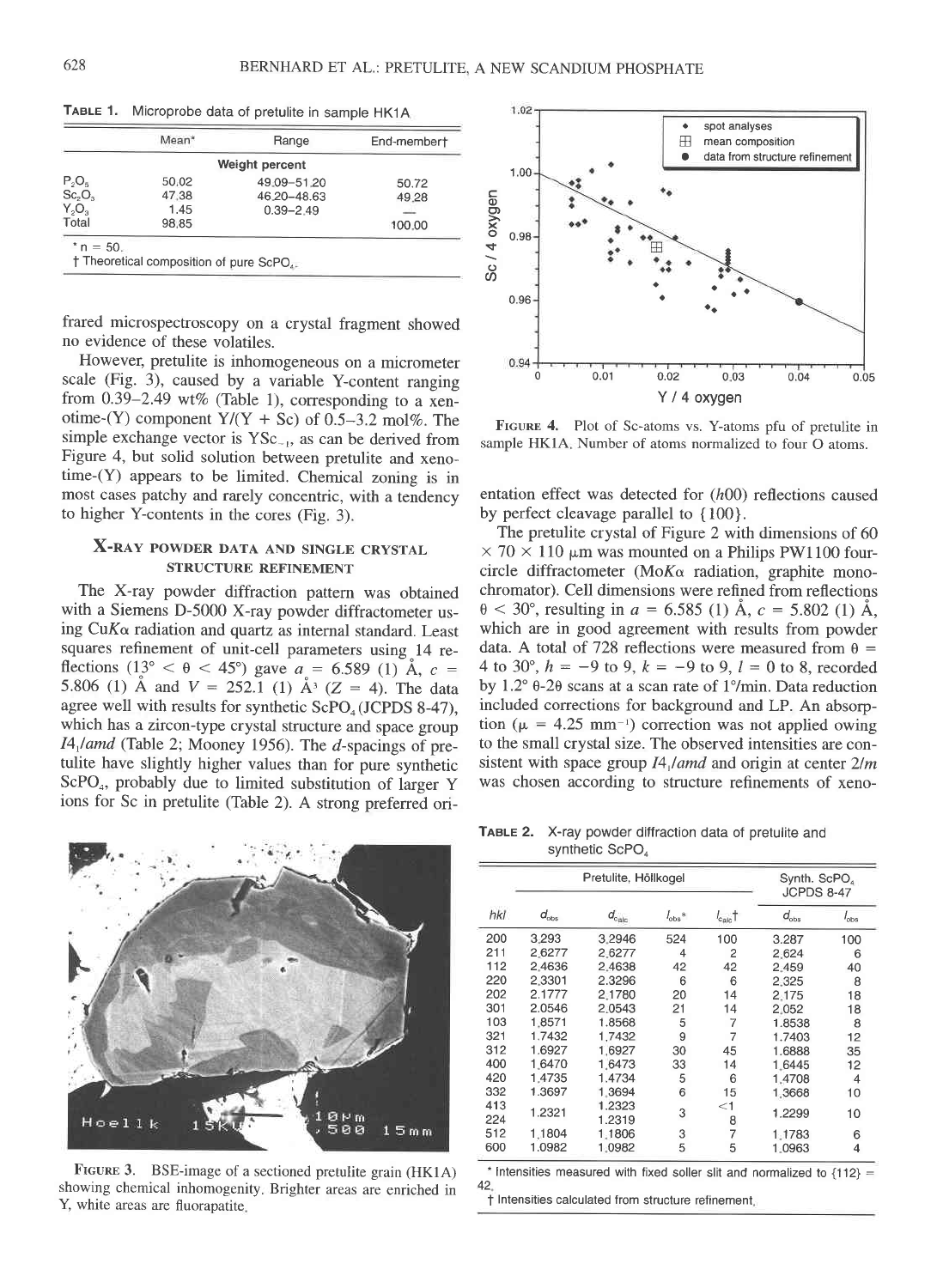| Atom | xl a | v/b       | Z/C       | Occupancy                | υ.     | $\cup_{22}$ | $U_{33}$ | $U_{12}$ | مەك | $\omega_{23}$ |
|------|------|-----------|-----------|--------------------------|--------|-------------|----------|----------|-----|---------------|
| М    |      |           | ₩         | $0.96(1)$ Sc<br>0.04(1)Y | 52(3)  | 52(3)       | 37(3)    |          |     |               |
|      |      |           |           | 1.00                     | 54(3)  | 54(3)       | 36(4)    |          |     |               |
|      |      | 0.0700(2) | 0.2067(2) | 0.00                     | 108(6) | 62(6)       | 52(6)    |          |     | $-8(4)$       |

TABLE 3. Atomic coordinates, occupancy, and displacement parameters for pretulite

 $U_{22}K$ -1 +  $2U_{23}$   $k/b^*c^*$ ).

time-(Y). Averaging symmetry-equivalent reflections yielded 108 reflections with  $R(int) = 0.019$  of which 98 had  $F_{0} > 4\sigma(F_{0})$ . The structure was refined using the program SHELXL-93 (Sheldrick 1993). The coordinates of  $ScPO<sub>4</sub>$  (Milligan et al. 1982) were used as a starting model. The site occupancy factor for the site assigned to Sc (Wyckoff notation 4a) was allowed to vary and converged in an occupancy of 1.036 instead of 1.000. This suggests that this site cannot be occupied only by Sc, but also by an element with an atomic number  $>21$ , consistent with microprobe analysis (Table 1). The final refinement of positional parameters for O, site populations for  $Sc + Y$  in 4*a* and anisotropic temperature factors for all atoms converged with 14 parameters to  $R(F_0) = 0.018$ and  $Rw(F^2) = 0.042$  and  $S = 1.3$  for all 108 reflections. The final difference-Fourier map showed residual electron densities between 0.31 and  $-0.22$  eÅ<sup>-3</sup>. Final atomic positions, site occupancy factors, and thermal parameters for pretulite are presented in Table 3. The refined site occupancies for Sc and Y are in good agreement with chemical data. Selected interatomic distances and angles are listed in Table 4. P-O bond lengths are within the normal range. The variation in bond angles (Table 4) indicates a distorted tetrahedron.

The monophosphates YPO<sub>4</sub>, ScPO<sub>4</sub>, and LuPO<sub>4</sub> all crystallize with the zircon-type structure. Structure details of the eightfold-coordinated metal atoms to O connected by the distorted phosphate tetrahedron were reported by Milligan et al. (1982). In pretulite, replacement of Sc by small amounts of Y is indicated by increasing the lattice parameter a from 6.574 (1) to 6.585 (1) to 6.8817 (5) Å, c from 5.791 (1) to 5.802 (1) to 6.0177 (6) Å, and increasing average distances M-O from 2.206 to 2.210 to 2.336 Å for ScPO<sub>4</sub>, pretulite, and YPO<sub>4</sub>, respectively (Milligan et al. 1982).

## **GENETIC CONSIDERATIONS**

The presence of a Sc mineral such as pretulite in every investigated phyllite-micaschist hosted lazulite specimen of the Grobgneis complex suggests an enrichment of Sc

TABLE 4. Selected interatomic distances (A) and angles (°) in pretulite

|                                                                            | 101.05(9) $\times$ 2 |
|----------------------------------------------------------------------------|----------------------|
|                                                                            | 113.84(5) $\times$ 4 |
| Mean                                                                       | 109.58               |
| 2.160(1) $\times$ 4<br>$2.260(1) \times 4$<br>2.210<br>$1.536(1) \times 4$ | $O-P-O$              |

in lazulite-quartz veins compared to normal crustal rocks. Preliminary analytical results of two samples weighing several hundred grams from Höllkogel show that a lazulite-rich domain (sample HK1A) contains 183 ppm Sc and 20 ppm Y, whereas a quartz-rich domain from the same vein (sample HK1F) contains 5 ppm Sc and 100 ppm Y, in agreement with the petrographic observation that pretulite is confined to lazulite-rich domains. The value of 183 ppm Sc is 17 times higher than the mean upper crustal abundance of 11 ppm and about four times the contents found in subalkaline basic igneous rocks (Frondel 1970). The metasedimentary rocks and the granitoid gneisses of the wider area do not show any significant Sc enrichment. A sample of a quartz-rich phyllite, taken 5 m away from the vein, contains 5 ppm Sc, and the granitoid gneisses of the wider area have a Sc content of 2-11 ppm (Schermaier et al. 1997). These values are in the normal range of such rocks.

As Sc generally substitutes at low levels for Al and Fe in rock-forming minerals (Frondel 1970), it is surprising that the 183 ppm Sc of the lazulite-rich domain are hosted, at least in part, in a separate Sc mineral (pretulite) and not totally in lazulite or sheet silicates. The only mineral with a Sc content detectable by electron microprobe is xenotime-(Y), which contains  $1-2$  wt% Sc<sub>2</sub>O<sub>3</sub>. However, the modal amount of xenotime-(Y) in lazulite-rich domains is much too small to incorporate all Sc. In contrast, in the quartz-rich domain xenotime-(Y) is abundant, whereas the Sc content is very low  $(5 ppm)$ . Thus it is likely that xenotime-(Y) contains the whole amount of Sc in the quartz-rich domain, thereby preventing the formation of a separate Sc mineral.

#### **ACKNOWLEDGMENTS**

The authors thank Peter Wilhelm for providing FTIR data, Robert Berl for help with locating some poorly known lazulite occurrences, Aberra Mogessie and Georg Hoinkes for improving the English of the manuscript, The thorough reviews of J.A. Mandarino, A.M. McDonald, and R.C. Peterson are gratefully acknowledged.

#### **REFERENCES CITED**

- Berl, R. (1996) Lazulith in Österreich, Teil 1. Bemerkungen zu einigen Lazulithfundstellen von Niederösterreich und Steiermark. Der Steirische Mineralog, 10, 5-14.
- Drake, M.J. and Weill, D.F. (1972) New rare earth standards for electron microprobe analysis, Chemical Geology, 10, 179-181.
- Frondel, C. (1970) Section 21 scandium. In K.H. Wedepohl, Ed., Handbook of Geochemistry, p. 21A1-21O1. Springer Verlag, Berlin-Heidelberg. Germany.
- Jarosewich, E. and Boatner, L.A. (1991) Rare-Earth element reference